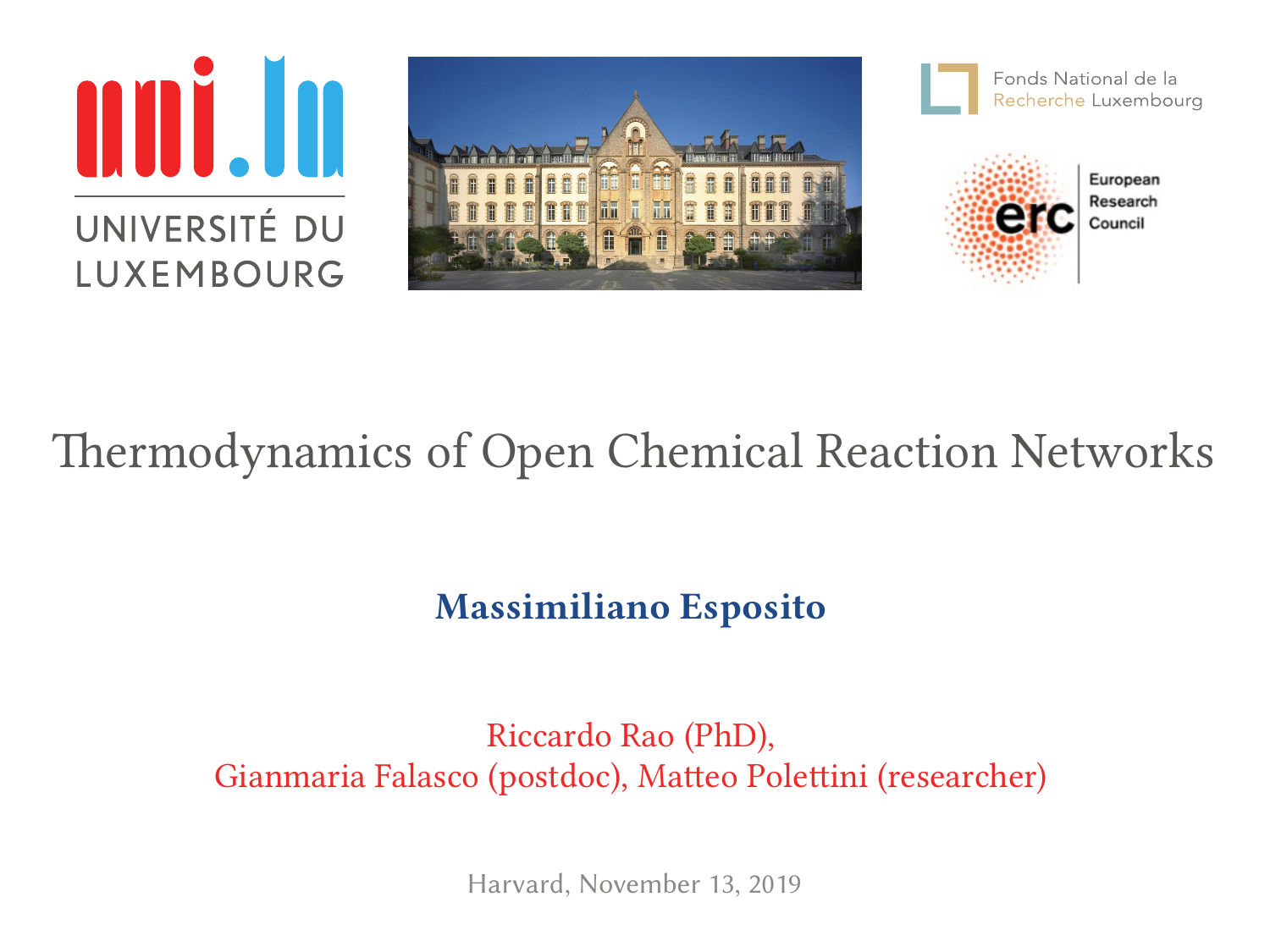### Motivation



"[Thermodynamics] is the only physical theory of universal content which I am convinced will never be overthrown, within the framework of applicability of its basic concepts." A. Einstein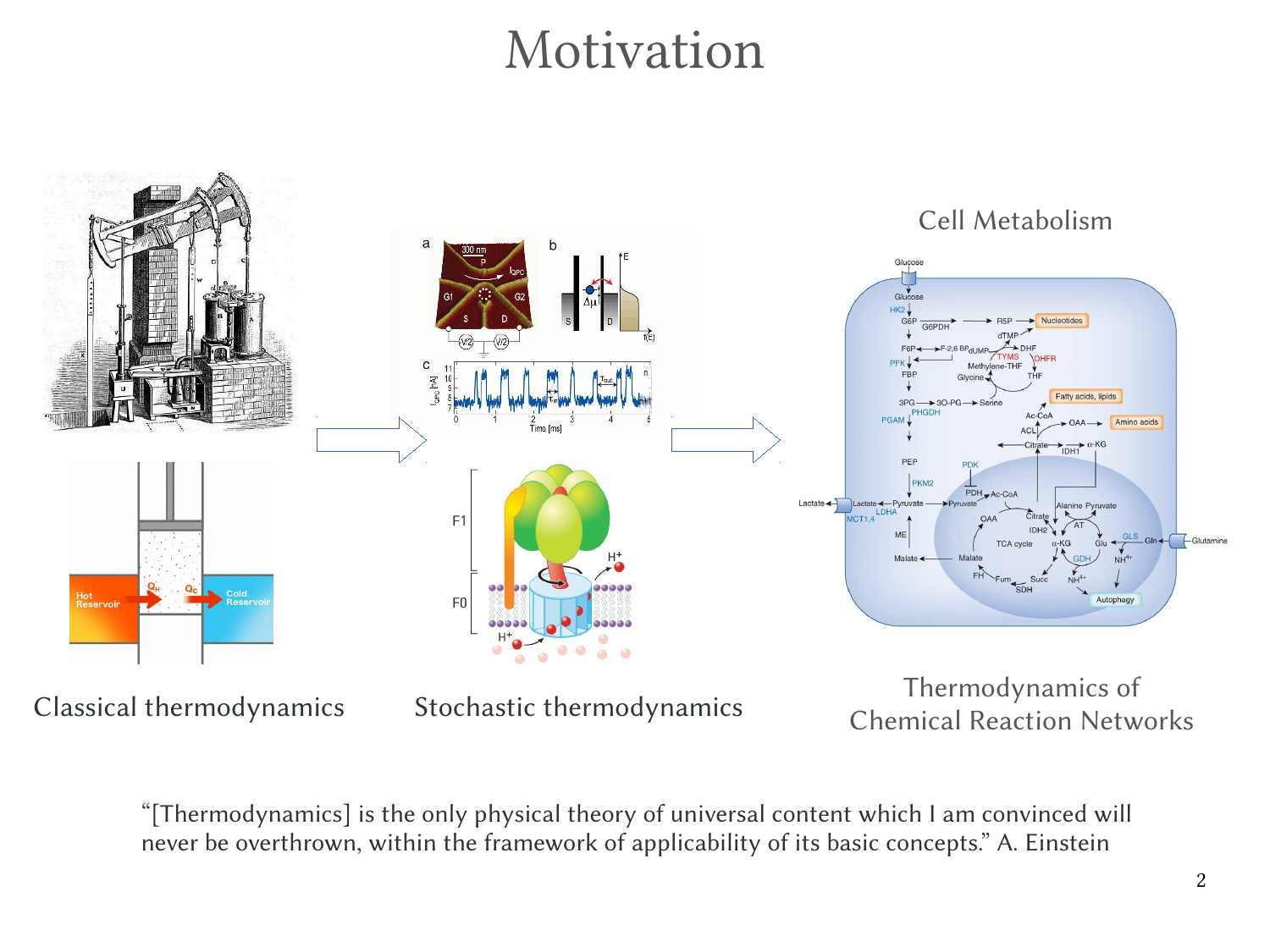## Outline

- Deterministic Dynamics of Open CNRs
- Thermodynamics of Open CRNs
	- First and Second Law
	- Role of Topology
- Reaction-Diffusion
- Concluding Remarks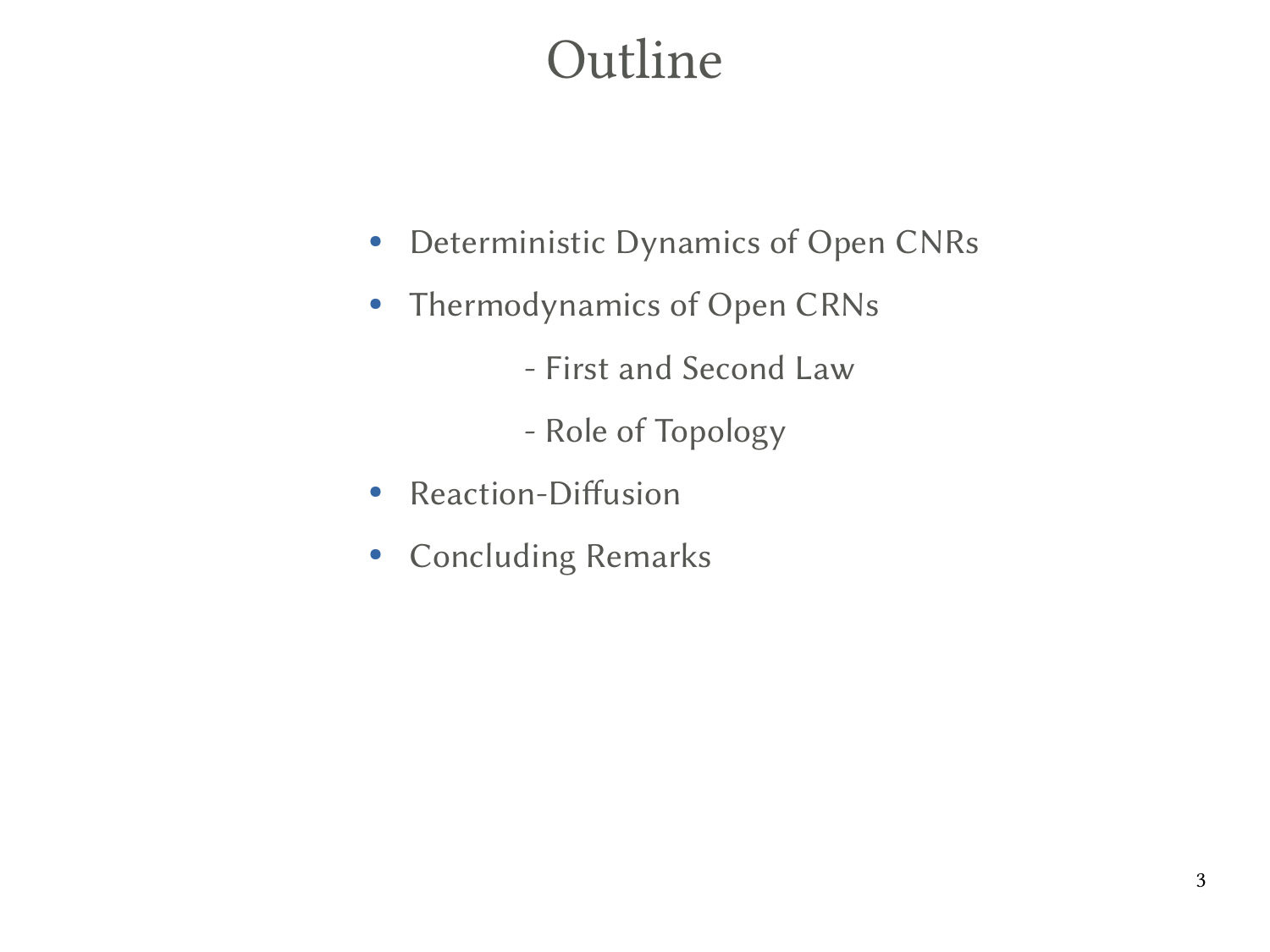#### Dynamics of Closed CRNs

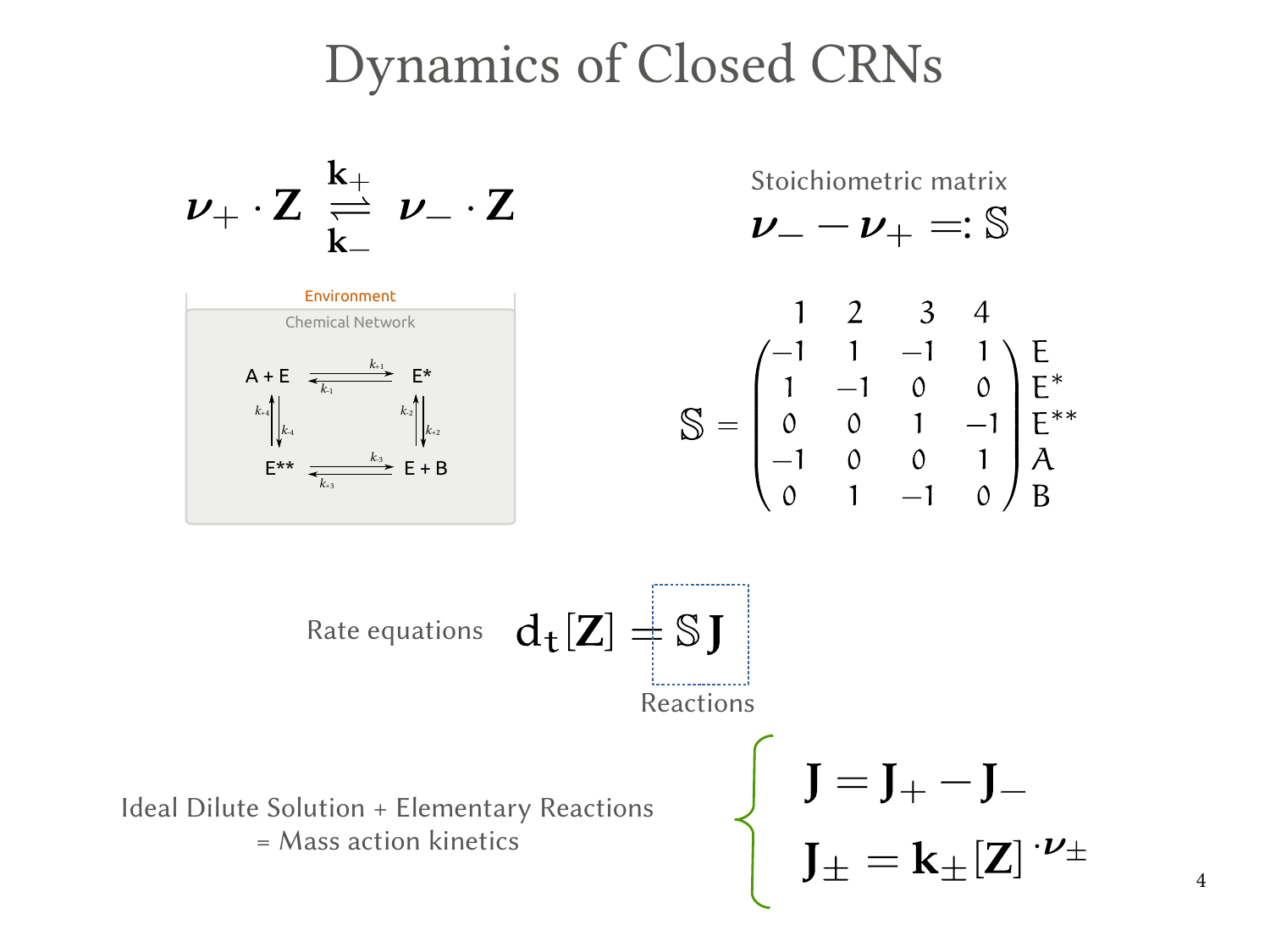## Dynamics of Open CRNs



$$
\nu_+\cdot Z\;\underset{k_-}{\overset{k_+}{\rightleftharpoons}}\;\nu_-\cdot Z
$$



$$
\begin{bmatrix} \mathbf{Z} \end{bmatrix} = \begin{pmatrix} \mathbf{X} \\ \mathbf{Y} \end{pmatrix} \begin{array}{c} \text{Internal} \\ \text{Chemostatted} \end{array}
$$

 $S = \begin{bmatrix} -1 & 1 & -1 & 1 \\ 1 & -1 & 0 & 0 \\ 0 & 0 & 1 & -1 \\ -1 & 0 & 0 & 1 \\ 0 & 0 & 1 & 0 \end{bmatrix} S^{X}$ 

Autonomous CRNs  $d_f[Y] = 0$ 

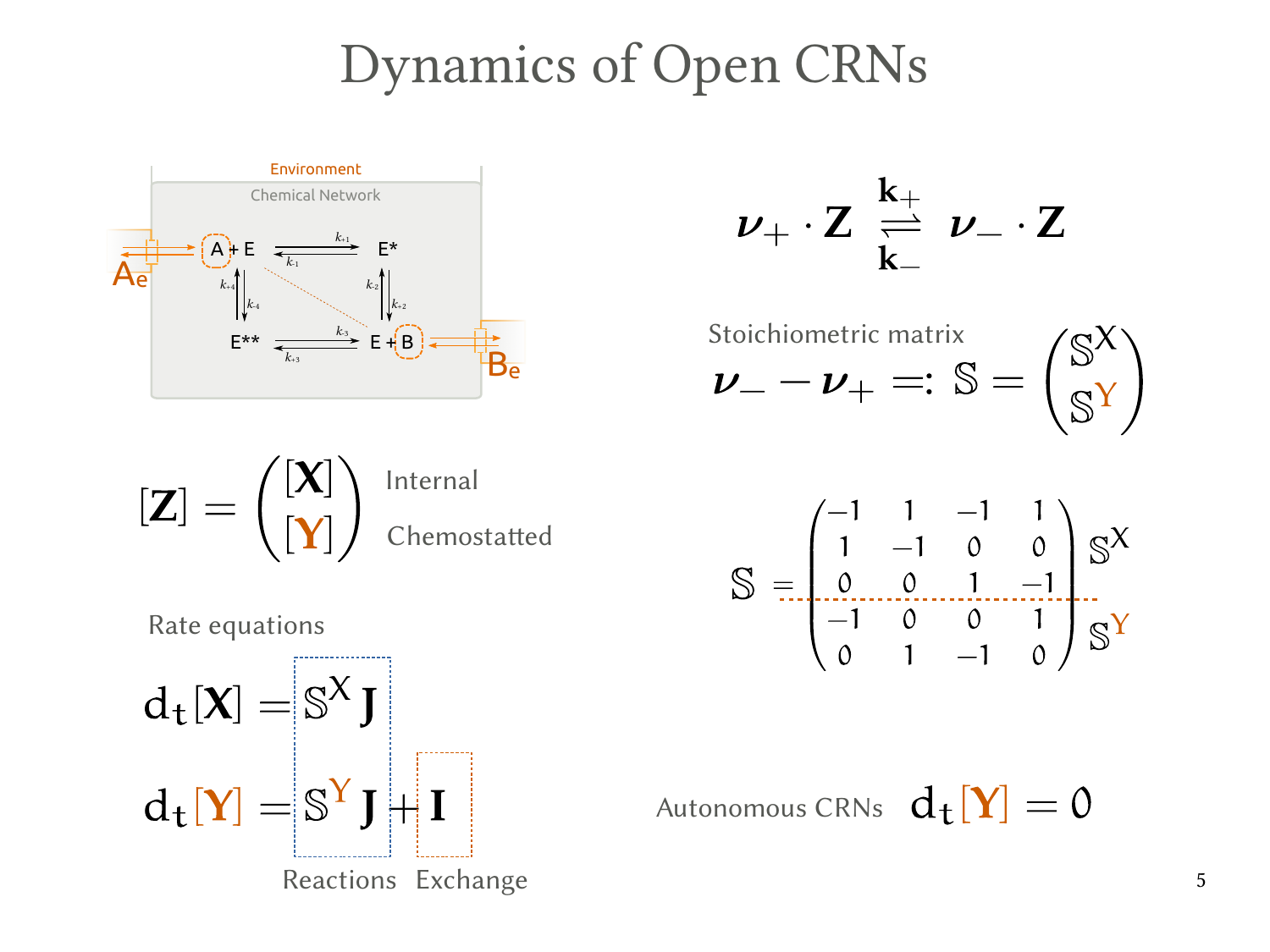# Thermodynamics of CRNs



Local Detailed Balance

$$
\ln\frac{\mathbf{k}_+}{\mathbf{k}_-}=-\frac{\boldsymbol{\mu}^\circ\cdot\mathbb{S}}{RT}
$$

Elementary Reactions

**"0 th law of Thermodynamics"**: Closed CRN relax to equilibrium

$$
\mathbf{J}^{\text{eq}} = \mathbf{J}^{\text{eq}}_+ - \mathbf{J}^{\text{eq}}_- = 0
$$
 detailed-balance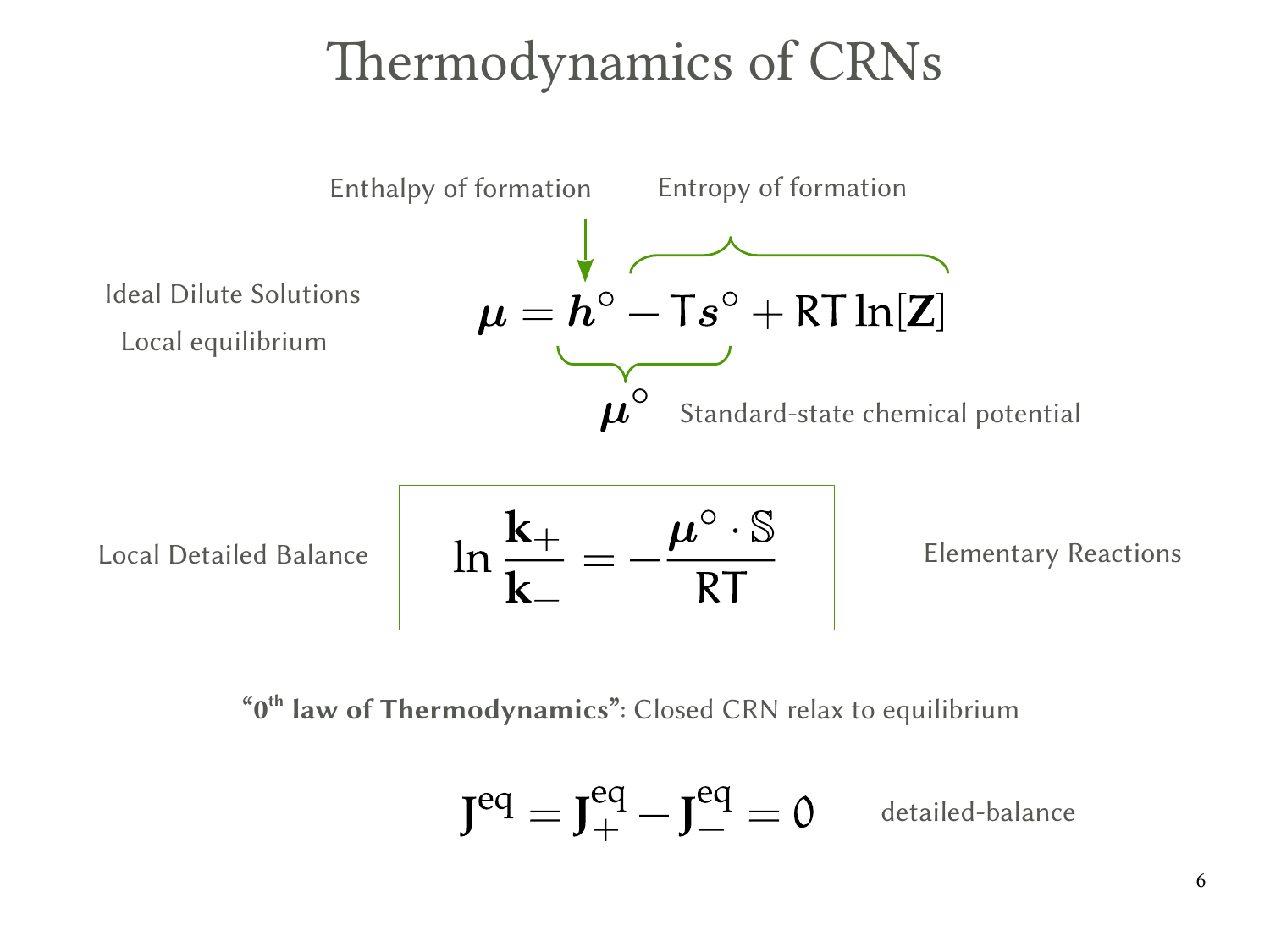### First and Second Law



[Rao & Esposito, *Phys. Rev. X* **6**, 041064 (2016)]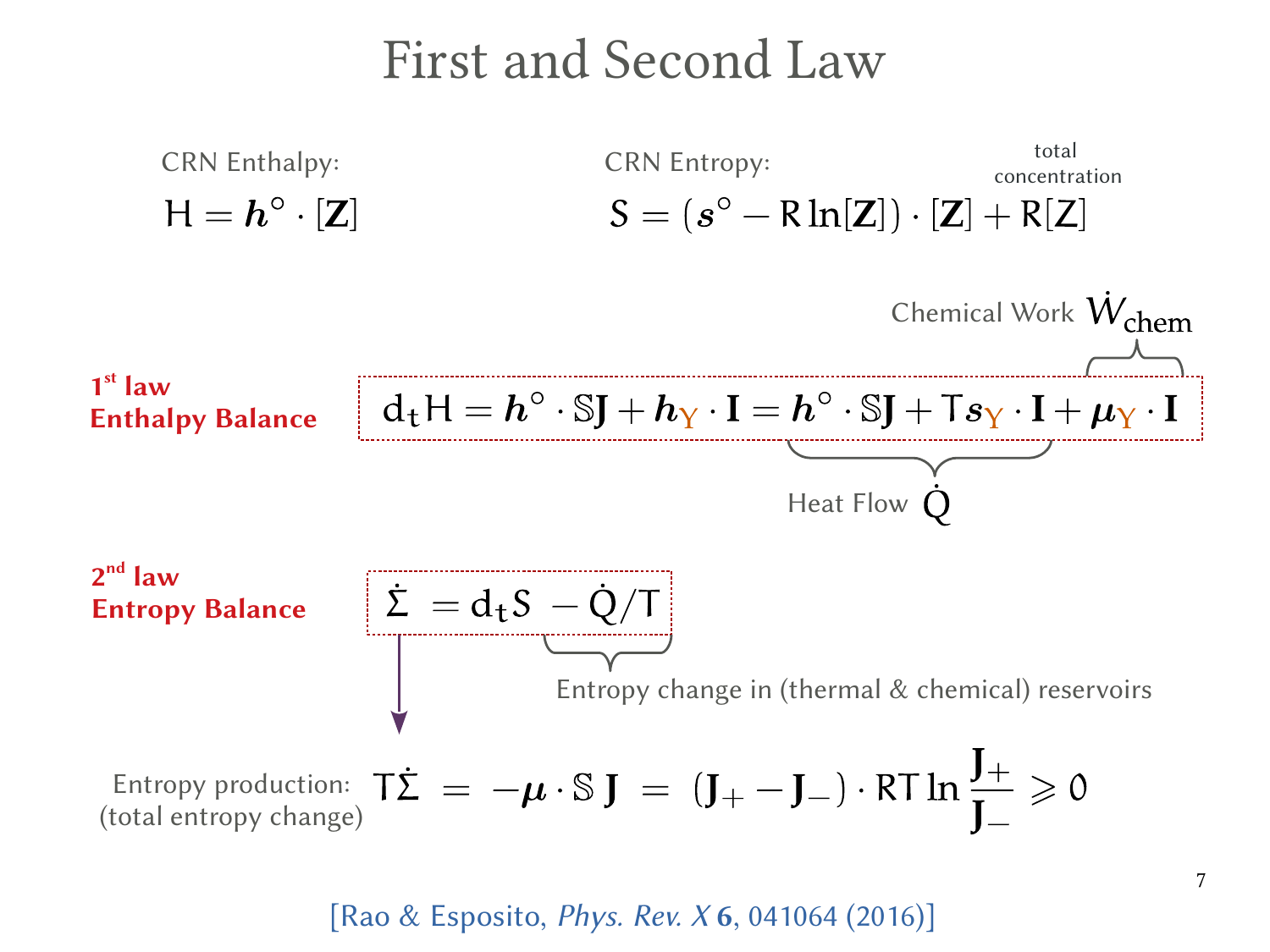## Work principle: Equilibrium of Closed CRN



In a closed CRN,  $W_{chem} = 0$ , G is minimized by the dynamics until the CRN reaches equilibrium

[Rao & Esposito, *Phys. Rev. X* **6**, 041064 (2016)]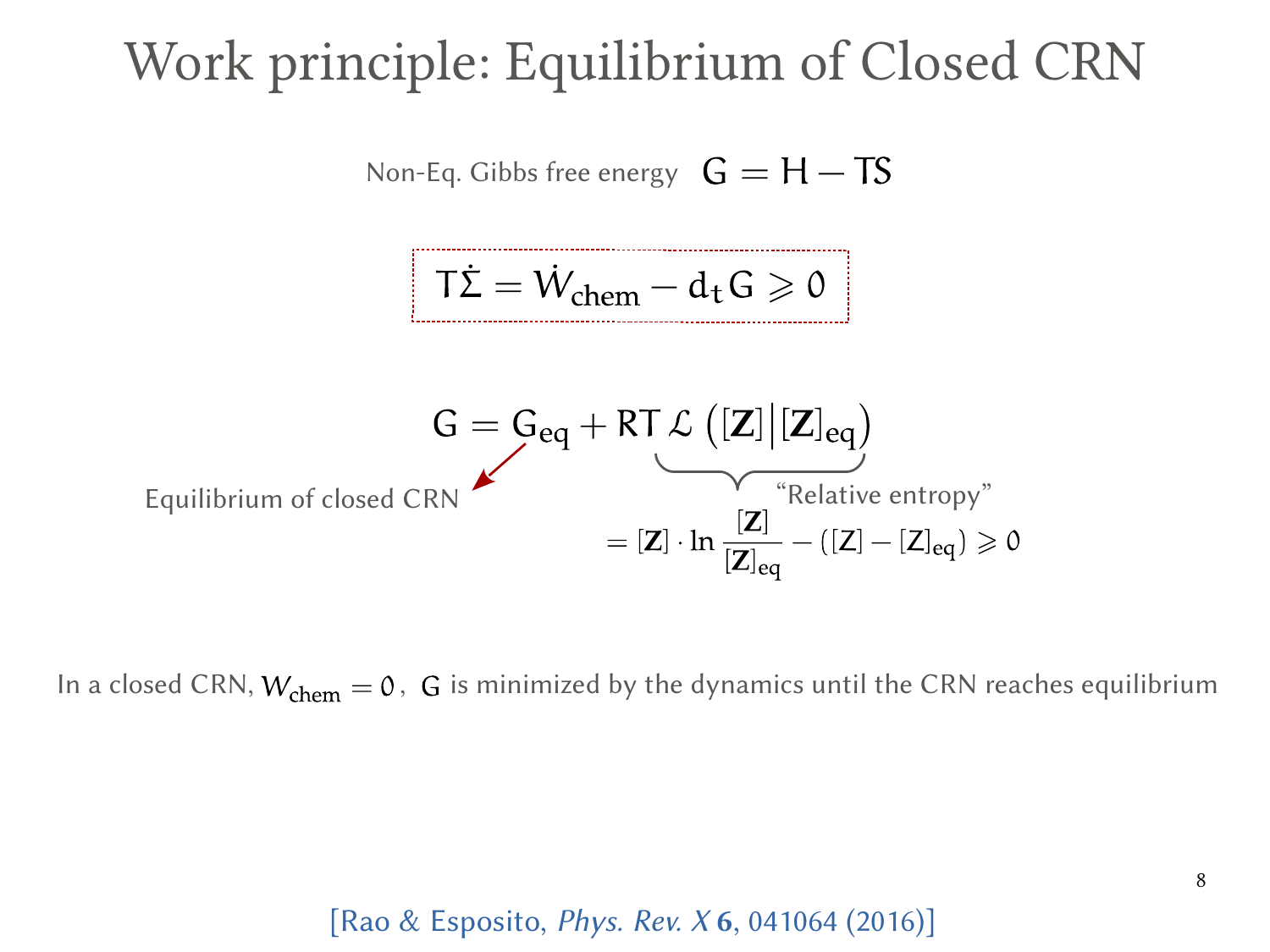### Conservation Laws & Cycles in Closed CRNs

Conservation Laws:  $\ell_{\lambda} \cdot \mathbb{S} = 0$  Cycles:  $\mathbb{S} c_{\alpha} = 0$ 

$$
\ell_{\lambda} \cdot \mathbb{S} = 0
$$

$$
L_{\lambda} = \ell_{\lambda} \cdot [Z]
$$



$$
\mathbb{S} = \begin{pmatrix}\n1 & 2 & 3 & 4 \\
-1 & 1 & -1 & 1 \\
1 & -1 & 0 & 0 \\
0 & 0 & 1 & -1 \\
-1 & 0 & 0 & 1 \\
0 & 1 & -1 & 0\n\end{pmatrix} \begin{matrix}\nE \\ E^* \\ E^{**} \\ A \\ B\n\end{matrix}
$$

$$
\ell_1 = (1 \quad 1 \quad 1 \quad 0 \quad 0)
$$
  
\n
$$
L_1 = [E] + [E^*] + [E^{**}]
$$
  
\n
$$
\ell_2 = (0 \quad 1 \quad 1 \quad 1 \quad 1)
$$
  
\n
$$
L_2 = [E^*] + [E^{**}] + [A] + [B]
$$
  
\n
$$
(1 \quad 1 \quad 1 \quad 1)
$$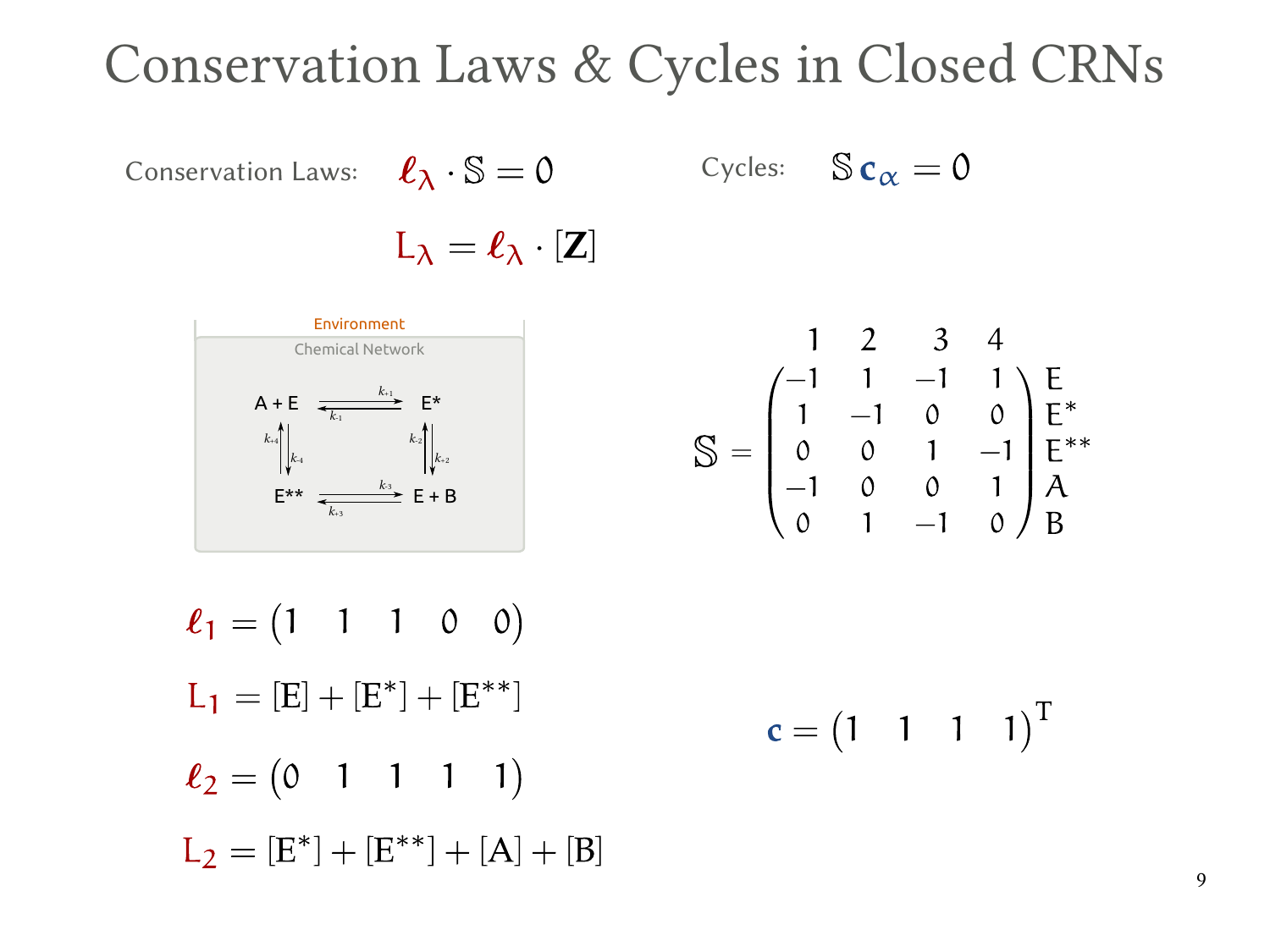### Conservation Laws & Cycles in Open CRNs





10

Opening may break some conservation laws

 $\ell_{\lambda_{\rm b}}\cdot \mathbb{S}^X\neq 0$  broken:  $-\ell_2=(0\!-\!1\!-\!1\!-\!1\!-\!1\!)-L_2=[E^*]+[E^{**}]+[A]+[B]$  $\lambda \rightarrow \lambda_b$ ,  $\lambda_u$  unbroken:  $\ell_1 = \begin{pmatrix} 1 & 1 & 1 & 0 & 0 \end{pmatrix}$   $L_1 = [E] + [E^*] + [E^{**}]$ 

Opening may create emergent cycles



[Polettini & Esposito, *J. Chem. Phys.* **141**, 024117 (2014)]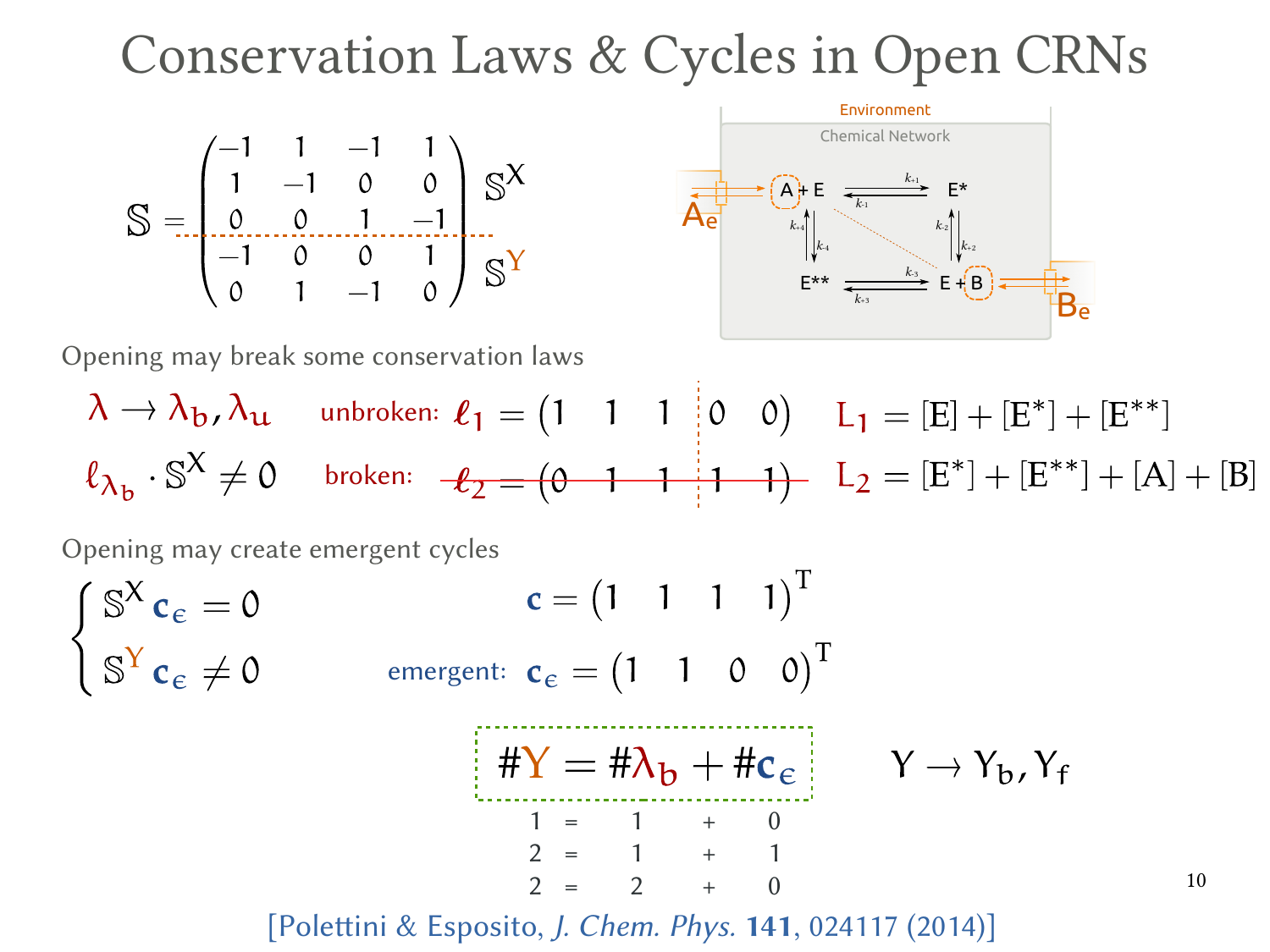## Entropy Production shaped by Topology



[Falasco, Rao & Esposito, *Phys. Rev. Lett.* **121**, 108301 (2018)]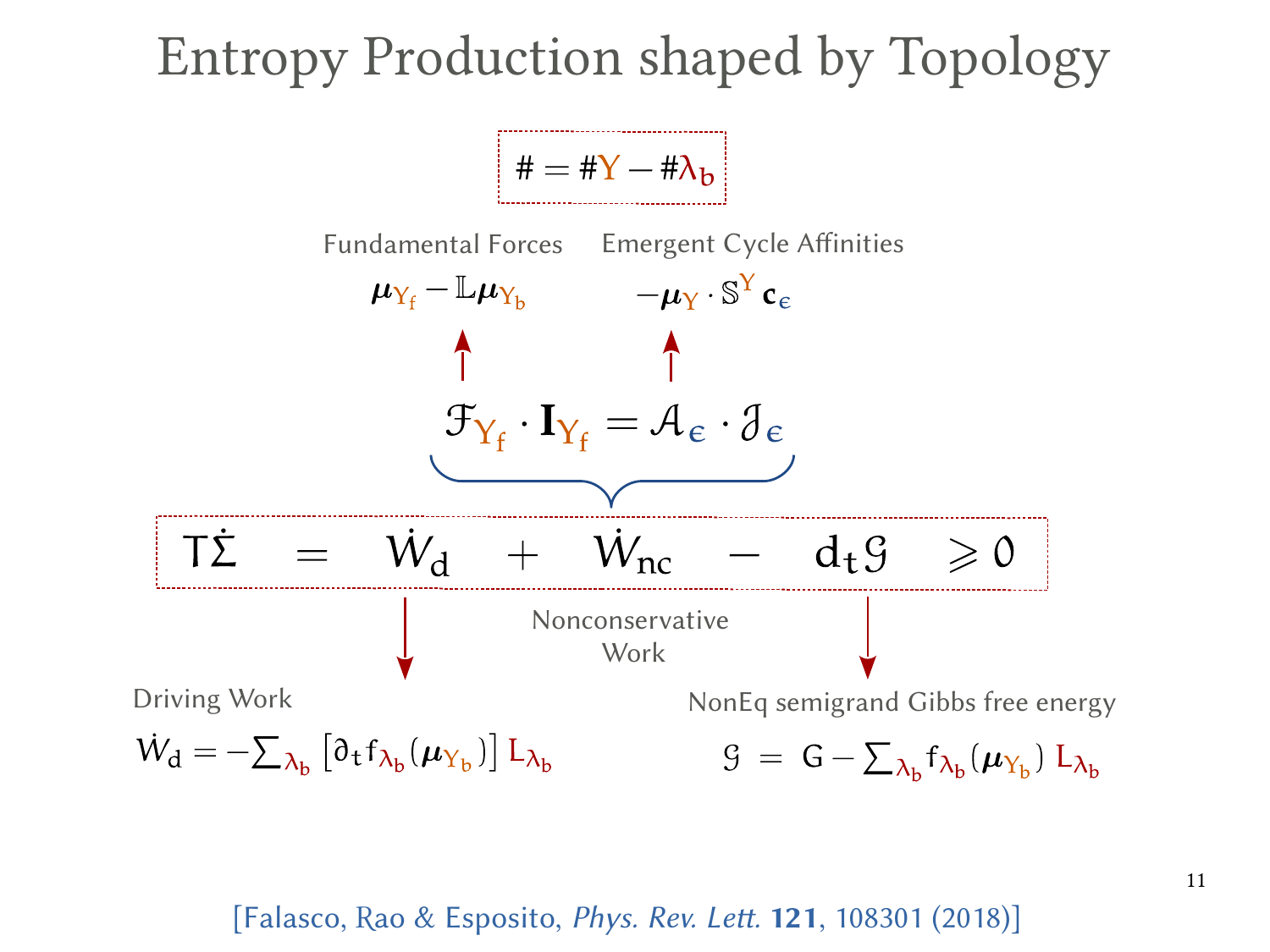$$
\boxed{\mathsf{T}\dot{\Sigma} = \dot{W}_{d} + \dot{W}_{nc} - d_{t}\mathcal{G} \geqslant 0}
$$
\nSome special class of CRNs

\n Detailed Balance CRNs: 
$$
\mathcal{F}_{Y_{f}} \, , \, \mathcal{A}_{\varepsilon} = 0 \, \longrightarrow \, \dot{W}_{nc} = 0
$$

\nDB & autonomous: 
$$
\mathsf{T}\dot{\Sigma} = -d_{t}\mathcal{G} \geqslant 0 \quad \text{Relaxation to Eq. } \mathcal{G} \text{ minimized by dynamics (automomous)}
$$
\nNon-Eq. Steady State: 
$$
\mathsf{T}\dot{\Sigma} = \mathcal{F}_{Y_{f}} \cdot \mathbf{I}_{Y_{f}} = \mathcal{A}_{\varepsilon} \cdot \mathcal{J}_{\varepsilon} \geqslant 0 \quad \#Y - \#\lambda_{b} \text{ Force-Flux pairs}
$$

\n
$$
\frac{\text{Work principle}}{\mathcal{G} = \mathcal{G}_{eq} + \text{RT }\mathcal{L} \left( [\mathbf{X}] [\mathbf{X}]_{eq} \right)} \geqslant 0
$$
\nEquilibrium of open CRN

\n
$$
\boxed{W_{d} + W_{nc} \geqslant \Delta \mathcal{G}_{eq} + \mathcal{L} \left( [\mathbf{X}] [\mathbf{X}]_{eq} \right)} \qquad \text{Minimal work to generate a Non-Eq distribution}
$$

[Falasco, Rao & Esposito, *Phys. Rev. Lett.* **121**, 108301 (2018)]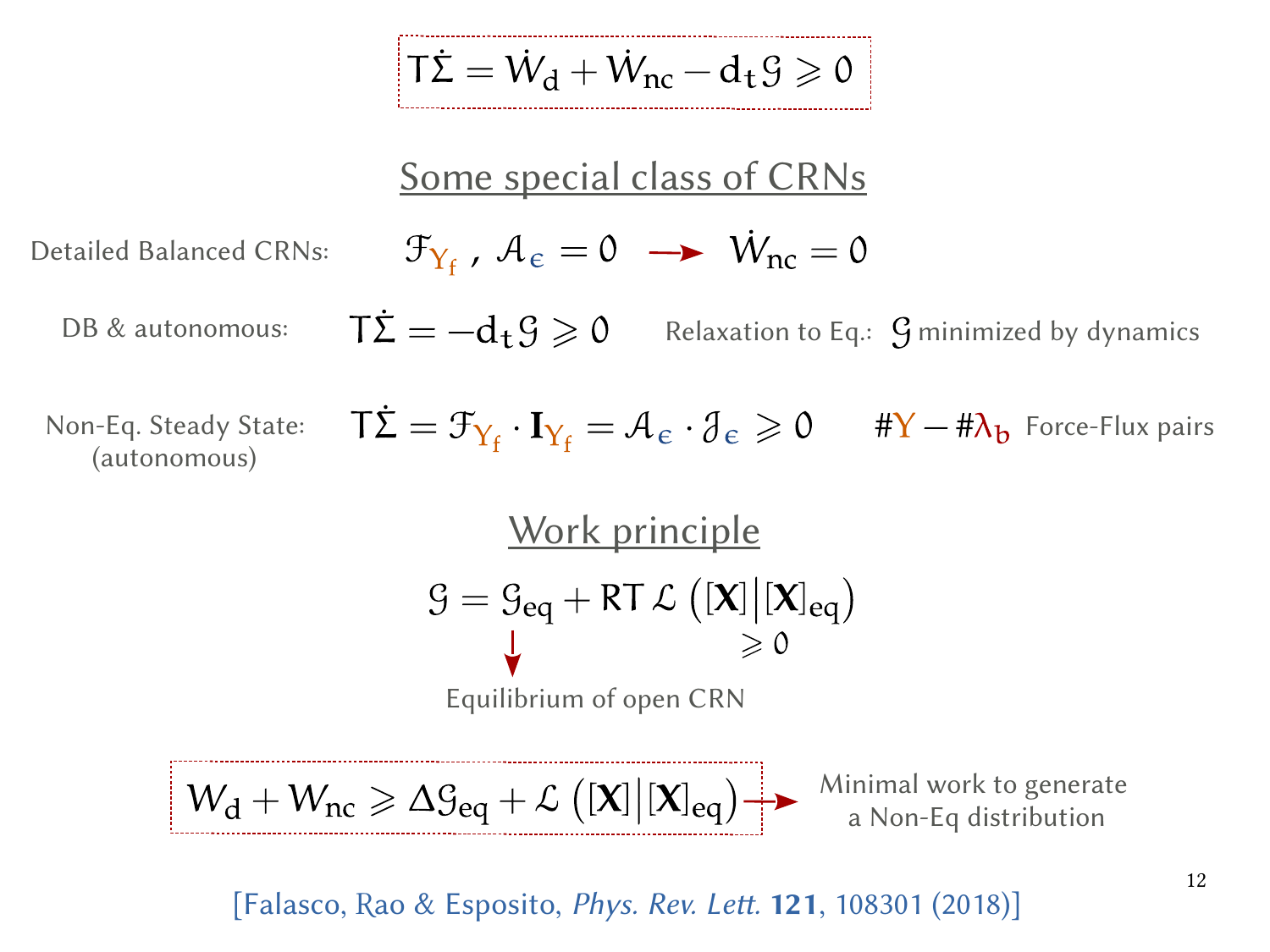# Example



#### $L_b = [E^*] + [E^{**}] + [A] + [B]$

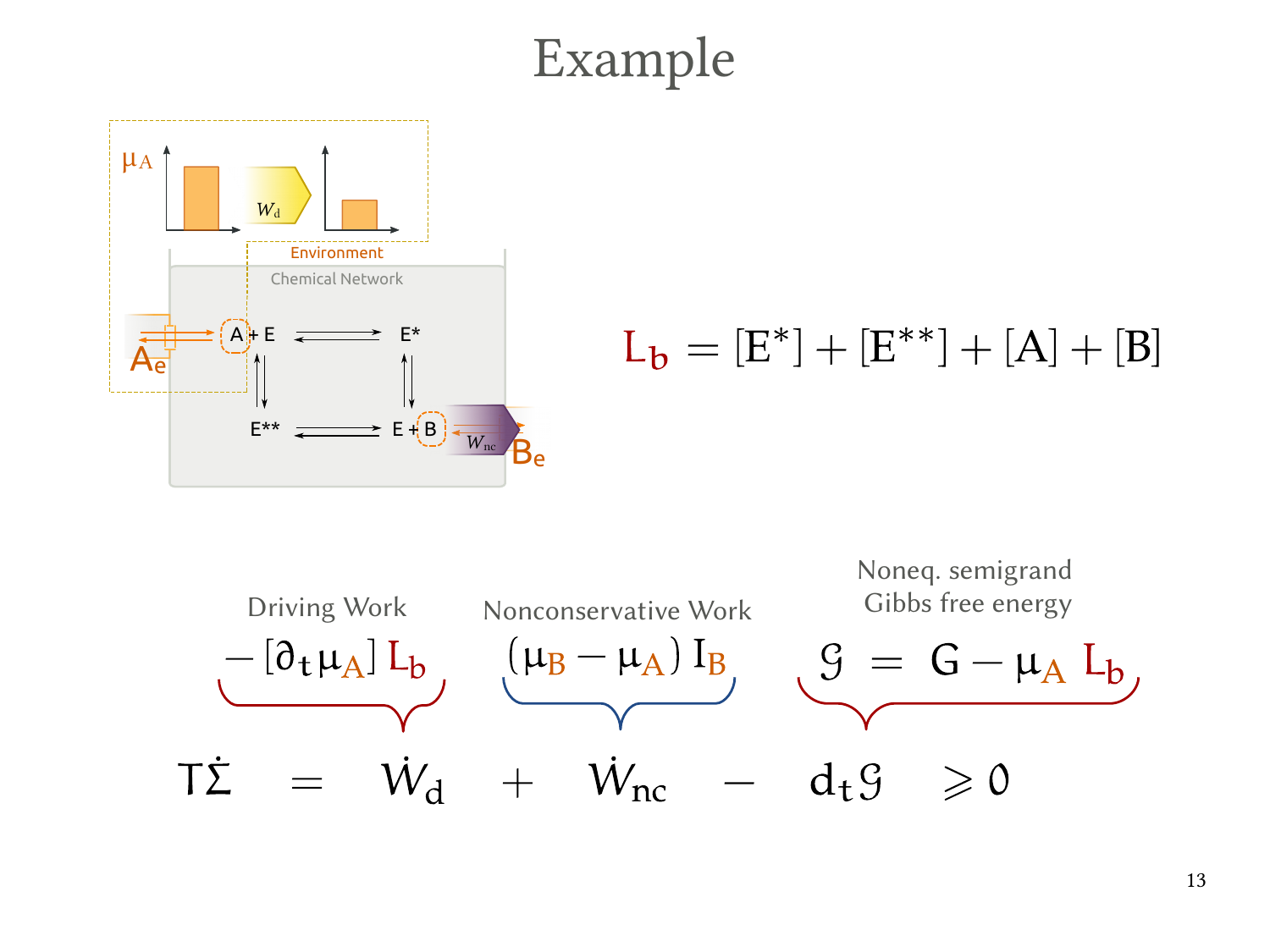## Adding Diffusion



[Falasco, Rao & Esposito, *Phys. Rev. Lett.* **121**, 108301 (2018)]